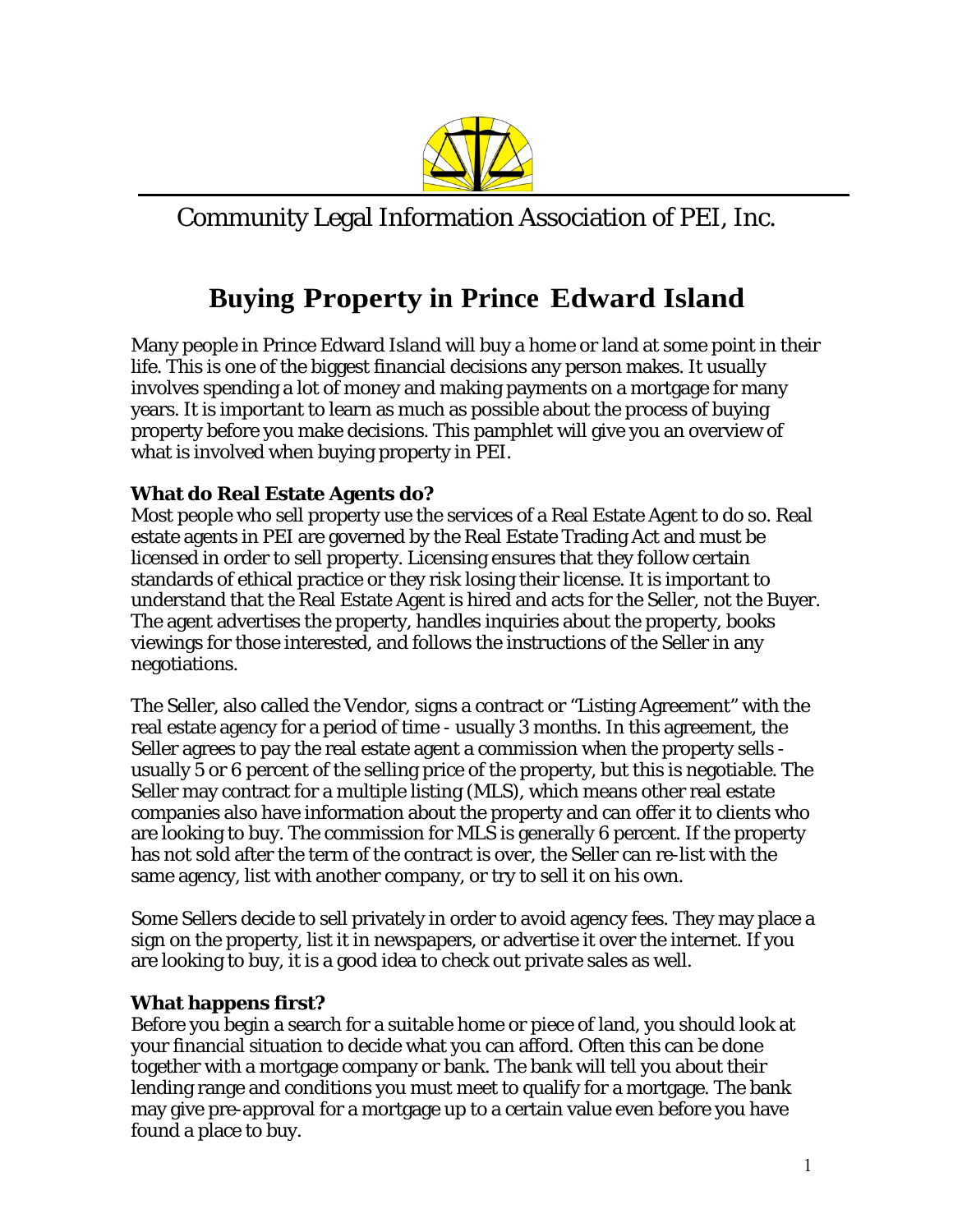Once you know your price range, you must find the place you want to buy. If your plan is to buy land and build on it, it is important to check the provincial laws and all municipal and community by-laws for that location. There may be restrictions on land use or on type of development or on access to the highway. Some subdivisions have Restrictive Covenants that govern construction specifications and land use. The developer may be trying to ensure that all homes within a subdivision are of a similar size or built to a certain standard. It is the Buyer's responsibility to make sure that your construction plans are possible before you make an offer to buy. One way to do this is to include, as part of the Agreement of Purchase and Sale, conditions that must be met before the Purchase goes ahead - for example, you could include that "this offer is conditional upon the purchaser obtaining a building permit for a duplex".

#### **What happens once I've found a property I want to buy?**

Once you find a property, you make an "Offer to Purchase," listing the offered purchase price and any conditions you want included. The conditions could be things like being able to get a mortgage, being able to sell your present home, or having the Seller agree to get specific work done to the property before the deal closes. It is recommended that you hire a qualified home inspector and have a satisfactory inspection included as a condition to completing the sale. It is important to be very clear about what the conditions are and to have them in writing.

The Seller will either accept the offer and sign it, or refuse the offer and make a counteroffer.

Some negotiation usually takes place before a final agreement is reached. Generally, the offers and counter-offers include time limits to respond.

If you need more time to meet conditions, it is important to get a written extension through the lawyers or real estate agent. Time limits are taken very seriously in real estate transactions.

#### **Do I need a lawyer?**

Both Buyer and Seller need the services of separate lawyers to complete a sale. The lawyers' job is to protect their clients and to ensure that their client, either the Buyer or the Seller, is treated fairly. Using lawyers from the same law firm raises concerns about a conflict of interest. The Law Society requires that, if lawyers from the same firm act for both sides of a property transaction, they must advise their clients of this and have a conflict of interest form signed. If an actual conflict arises that cannot be resolved, then both lawyers must withdraw from the transaction and new lawyers must be hired.

A Seller with no title problems or mortgage lien on the property may not need a lawyer, but this is a rare occurrence. Your lawyer searches the title and prepares the Deed, Bills of Sale for any appliances or other things you are buying with the property, warranties and the Mortgage. He or she will check to make sure that liens like property taxes and sewer and water charges are paid to the date of closing. Adjustments will be made to the amount you must pay to cover expenses like legal fees and registration costs, or unused heating fuel left with a house. Your lawyer will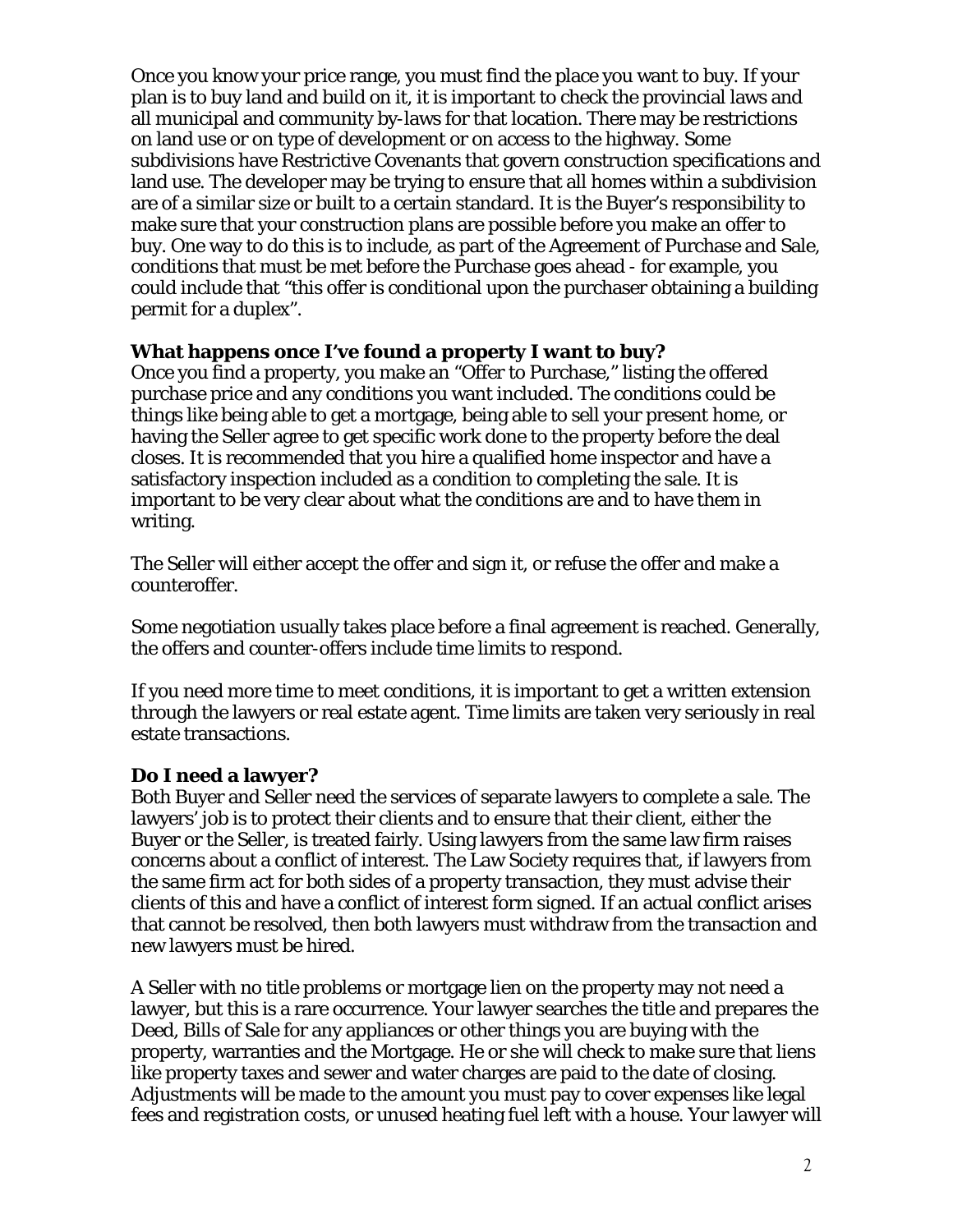get declarations that the furnace, hot water heating systems and propane tanks are owned and not leased.

## **Do I need a title search?**

It is in your best interests to have the title to the property searched. A standard clause in Agreements of Purchase and Sale gives time limits for your lawyer to perform the title search. In a title search, the ownership of the land is traced back at least 40 years and a chain of ownership is completed to be sure that the Seller actually owns the land he or she is trying to sell, and that no one else has a claim to that land. A claim could come about, for example, if there were judgments against the owner for unpaid bills or if the description of the land is inconsistent with other deeds for land around it. If there is no clear title to the property, it is the responsibility of the Seller to correct this within a set period of time. If the Seller cannot obtain clear title, your deposit will be returned and the deal cancelled. If there is a dispute between Seller and Buyer, you can take the problem before a judge for a ruling under the *Vendors and Purchasers Act*.

Sometimes a lawyer may recommend that you get Title Insurance. This can be used to cover expenses arising from any problems with title. Title Insurance is relatively new to Prince Edward Island, but is used extensively in other parts in North America. Sometimes mortgage companies will accept Title Insurance as a substitute for a survey plot plan.

## **What if I am a non-resident ?**

If you are a non-resident of PEI or a corporation, and your total land holdings exceed the limits of the Lands Protection Act, then you must apply to the Island Regulatory and Appeal Commission (IRAC) for consent to purchase the land. The land holding limits are 5 acres and/or shore frontage of 165 feet. You can still make an Offer to Purchase, but should include as a condition of the purchase that you apply for and receive IRAC approval.

#### **What happens after I have reached a deal with the Seller?**

The signed accepted offer is referred to as the "Agreement of Purchase and Sale". This is often on a real estate company's standard form. It is a binding contract, so both sides should have it reviewed by a lawyer before signing it. If not done before signing, your lawyer should go over the form with you later to explain any conditional clauses so you follow them to the letter. No contract for purchase and sale of land is binding unless it is in writing.

The Buyer often makes a deposit on the property to be held "in trust" by the real estate company or the Seller's lawyer until the closing date. If you break the deal, this deposit will be forfeited and you may be responsible for other costs as well, such as legal fees or other costs incurred by the Seller in preparing for the sale. Depending on the circumstances, the Seller may have the right to force the completion of the sale through court action.

## **How do I get a mortgage?**

When you have a signed Agreement of Purchase and Sale, you will need to approach a mortgage company unless you are paying in cash. If you are approved for the mortgage, the mortgage instructions will be sent to your lawyer and the lawyer will prepare the documents required for the mortgage and the closing of the sale.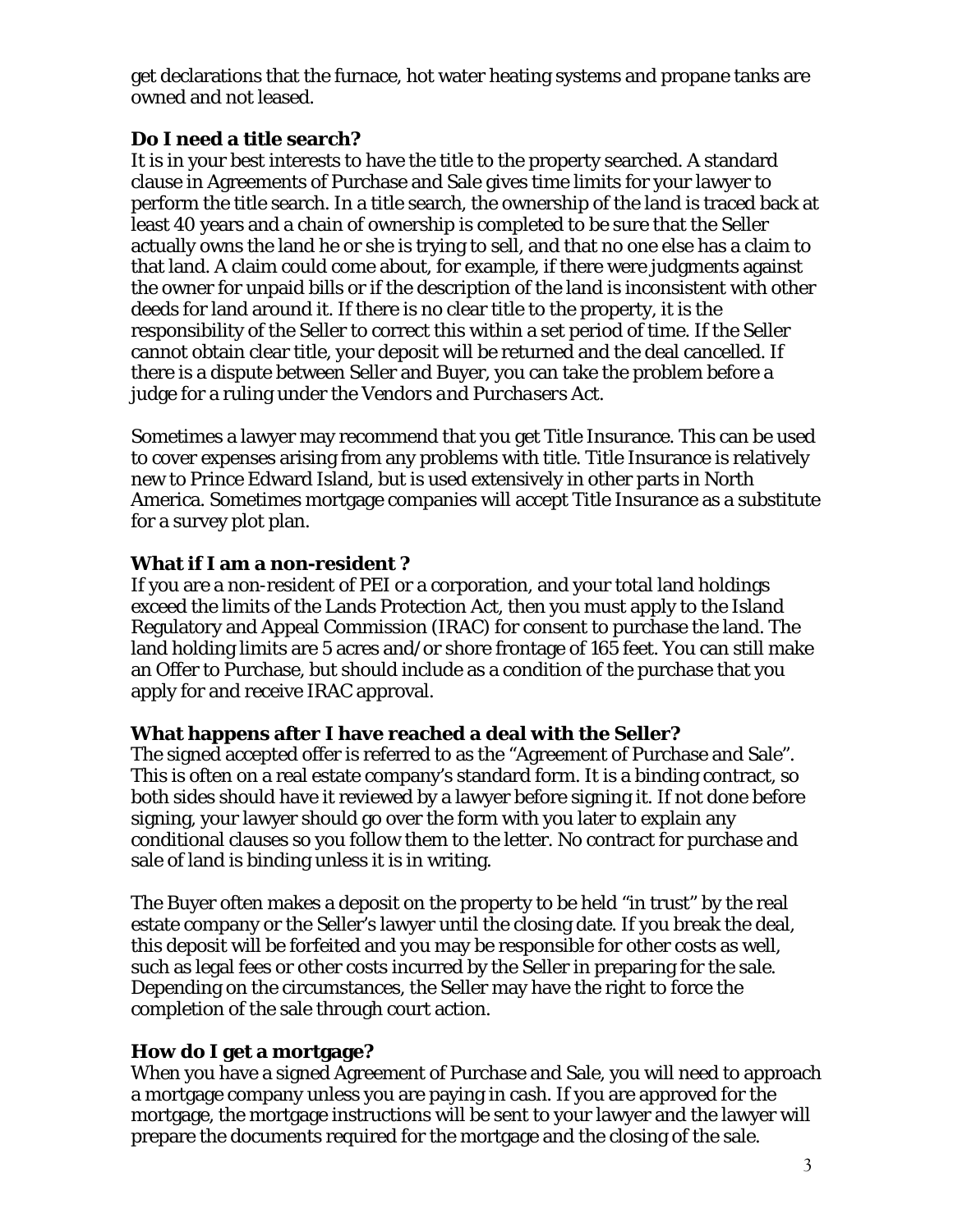If there are buildings on the property, the mortgage company will require fire insurance to be in place by the closing date. The fire insurance policy should have the loss payable first to the mortgage company. This is usually for the replacement value of the home.

The mortgage company or the insurance company will also require that the Seller provide a clean water certificate and a warranty that hazardous products like ureaformaldehyde insulation are not used in any buildings on the property. It is a good idea to check the property, especially outbuildings, to be sure stockpiles of hazardous materials have not been left behind. Also make sure Waste Watch carts have been left with the property – the Seller must pay to replace them if they are missing.

## **Do I need a survey done? Why?**

If the purchase is financed with a mortgage, the mortgage company will usually require a survey plot plan or a Title Insurance policy to protect their investment.

The mortgage company wants to be sure that any buildings are actually located within the property lines and that you are actually receiving what has been sold.

Usually a deed describes boundaries of a property in words and makes no reference to buildings on the land. Often the wording in deeds is very old and the only way to be sure that the deed reflects exactly what you were shown is to have a surveyor pin the boundaries of the property and draw a survey plan from which a more accurate description can be drawn.

## **What happens if I find problems with the property?**

Any defect known to the Seller and not apparent to the purchaser on a visual inspection must be disclosed before purchase. If you find yourself in a situation where full disclosure was not made, you should speak with a lawyer. If you have been deceived or misled by the Seller or the real estate agency, you can sue to recover losses. If you or a real estate agent has suffered losses because of deliberate misinformation, a lawsuit is also possible. Depending on the circumstances and seriousness of the situation, a criminal charge of fraud is also a possibility. Do not forget, however, that the old expression "Let the Buyer beware" applies in real estate transactions.

## **What happens at closing?**

On the closing date, each party meets with their lawyer to sign all documentation. You, the Buyer, will be required to pay all fees connected to the transfer, such as deed registration costs, mortgage registration fees, title search fees, lawyer fees, Title Insurance premiums, and so on. Your lawyer then distributes the money to the appropriate places, gives or delivers a cheque for the balance of the selling price to the Seller's lawyer, and sends the new deed and mortgage to the Registry of Deeds. The sale is then complete.

Your lawyer will send a reporting letter to you after the closing confirming all the details of the transaction and either certifying title or providing the Title Insurance policy. In PEI, the Deed and the majority of closing costs are the responsibility of the Buyer. The Seller must pay out any existing mortgage, leases and other encumbrances in order to provide good and clear title.